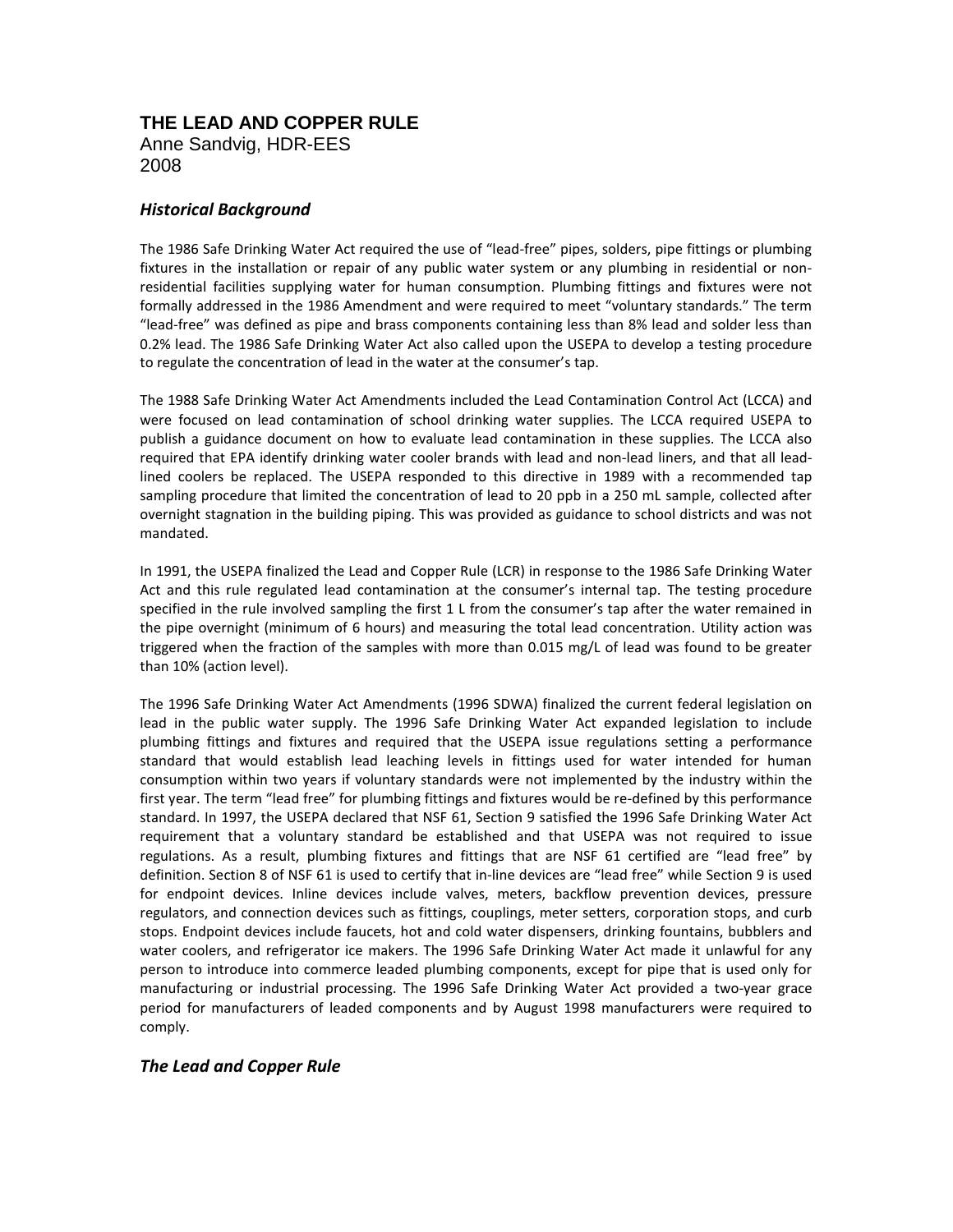The USEPA's 1991 Lead and Copper Rule (LCR) established maximum contaminant level goals (MCLG) and action levels for lead in U.S. potable waters (USEPA 1991). The MCLG for lead is zero while the action level (AL) is 0.015 mg/L measured in the 90th percentile of the samples. The MCLG for copper is 1.3 mg/L while the Action Level is 1.3 mg/L measured in the 90th percentile of the samples. The 1991 LCR also established sampling and monitoring procedures that U.S. water systems are required to follow. Subsequently, the USEPA made minor revisions and rule clarifications to these sampling and monitoring requirements (USEPA 2000), and in 2007, published additional revisions related to sample collection, treatment changes, customer awareness, and lead service line removal programs.

*Sampling and Monitoring Requirements -- Lead sampling***.** The number of lead sampling sites that must be analyzed to comply with the LCR varies by the size of the population served by the water system. Under standard monitoring procedures, samples must be taken twice every six months from consumers' cold water kitchen taps after the water in the plumbing has experienced a stagnation period of six hours minimum. However, a water system can apply for a reduced number of monitoring sites and a lower sampling frequency if it maintains very low levels of lead or meets stringent water quality specifications. The standard and reduced numbers of sampling sites are listed in [Table](#page-1-0) 1. The requirements for reduced monitoring are listed in [Table 2](#page-2-0).

| Population served  | Required number of sampling sites |         |
|--------------------|-----------------------------------|---------|
|                    | Standard                          | Reduced |
| >100,000           | 100                               | 50      |
| $50,001 - 100,000$ | 60                                | 30      |
| $10,001 - 50,000$  | 60                                | 30      |
| $3,301 - 10,000$   | 40                                | 20      |
| $501 - 3,300$      | 20                                | 10      |
| $101 - 500$        | 10                                | 5       |
| ≤100               | 5                                 | 5       |
| Source: USEPA 1991 |                                   |         |

#### <span id="page-1-0"></span>**Table 1: Required Sampling Sites for Lead and Copper Monitoring**

Sample collection and monitoring must occur at sites that have a high risk of lead levels in the drinking water. To ensure this would happen, sites are assigned priorities for usage depending on their characteristics. If there are not enough residences in the Tiers to meet the sampling site requirements, the balance of the sampling sites will be at residences that have plumbing that is representative of the system.

*Sampling and Monitoring Requirements -- Water quality parameters.* In addition to monitoring for lead, water systems may also be required to monitor the following water constituents and characteristics at every entry point into the distribution system and at the high-risk sites within the distribution system:

pH, alkalinity, calcium, conductivity (initial monitoring only), temperature (initial monitoring only), orthophosphate or silica (only if such corrosion inhibitors are used).

The number of sampling sites required for monitoring these water quality parameters is shown in [Table 3](#page-3-0). The standard sampling frequency is twice every six months for water systems with service populations >50,000 people and for smaller systems with lead levels at the sample taps that exceed the Action Level.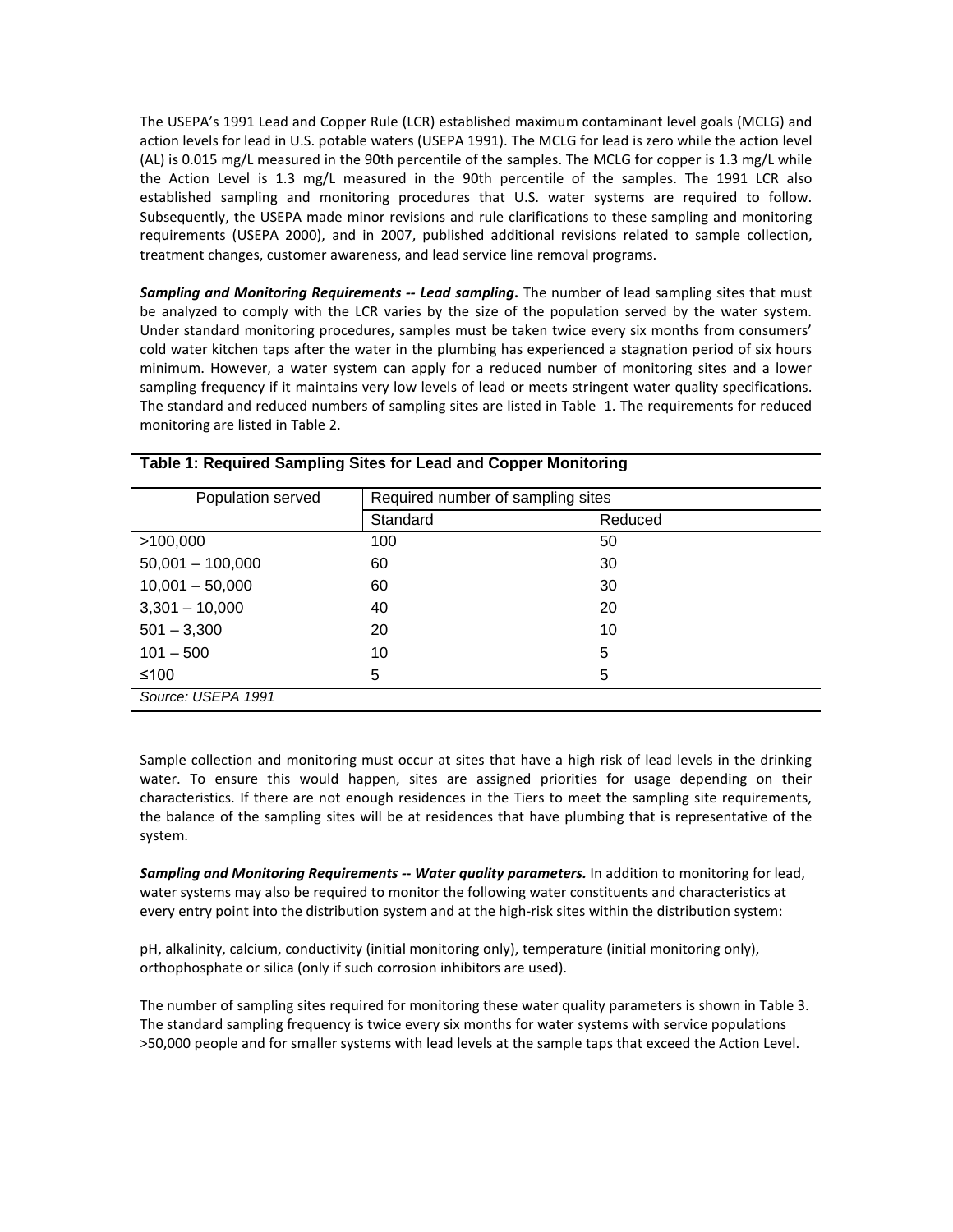<span id="page-2-0"></span>

| Table 2: Requirements for Reduced Lead Monitoring                                                                                    |                                                                                                                                                                                                                                                  |  |  |  |
|--------------------------------------------------------------------------------------------------------------------------------------|--------------------------------------------------------------------------------------------------------------------------------------------------------------------------------------------------------------------------------------------------|--|--|--|
| Reduced sampling<br>frequency                                                                                                        | Water system requirements for reduced sampling frequency and sites                                                                                                                                                                               |  |  |  |
| Annual                                                                                                                               | A system of any size that meets Optimal Water Quality Parameter (OWQP)<br>specifications for 2 consecutive 6-month monitoring periods, or                                                                                                        |  |  |  |
|                                                                                                                                      | Serves ≤50,000 and measured lead and copper are less than their<br>respective ALs for 2 consecutive 6-month monitoring periods.                                                                                                                  |  |  |  |
| Triennially                                                                                                                          | A system of any size that meets OWQP specifications for 3 consecutive<br>years of monitoring, or                                                                                                                                                 |  |  |  |
|                                                                                                                                      | a system of any size that has 90th percentile lead levels ≤0.005 mg/L and<br>90th percentile copper levels ≤0.65 mg/L for 2 consecutive 6-month<br>periods, or                                                                                   |  |  |  |
|                                                                                                                                      | a system of any that size that can demonstrate that the difference between<br>the 90th percentile lead level at the sample tap and the highest lead<br>concentration in its source water is ≤0.005 mg/L for 2 consecutive 6-month<br>periods, or |  |  |  |
|                                                                                                                                      | Serves ≤50,000 and measured lead and copper are less than their<br>respective ALs for 3 consecutive years of monitoring.                                                                                                                         |  |  |  |
| Once every nine<br>years                                                                                                             | Serves ≤3,300, has 90th percentile lead levels ≤0.005 mg/L, and the<br>system is free of lead lines, pipes, and soldered pipe joints; leaded brass or<br>bronze alloy fixtures; and plastic lines and pipes containing lead.                     |  |  |  |
| Notes: OWQP are specific ranges or minimums determined by states for each water quality parameter.<br>Source: USEPA 1991, USEPA 2000 |                                                                                                                                                                                                                                                  |  |  |  |

| Table 3: Lead and Copper Rule Compliance Monitoring Site Tiers |                                                                                                                               |                                                                                                                                                          |  |  |
|----------------------------------------------------------------|-------------------------------------------------------------------------------------------------------------------------------|----------------------------------------------------------------------------------------------------------------------------------------------------------|--|--|
| Tier                                                           | Description                                                                                                                   | <b>Note</b>                                                                                                                                              |  |  |
|                                                                | Single-family residential houses with a<br>lead service line or with lead-soldered<br>plumbing that was installed after 1982. | Water system must collect samples<br>from this tier.                                                                                                     |  |  |
|                                                                | Multi-family residences or other types of<br>building with the same plumbing<br>characteristics as Tier 1 houses.             | Tier 2 residences are used only if a<br>water system does not have enough<br>Tier 1 residences to meet the required<br>number of sampling sites.         |  |  |
| 3                                                              | Single-family residences with lead-<br>soldered copper plumbing installed<br>before 1983.                                     | Tier 3 residences can only be used if a<br>water system does not have enough<br>Tier 1 or 2 residences to meet the<br>required number of sampling sites. |  |  |
|                                                                | Source: USEPA 1991, USEPA 2000                                                                                                |                                                                                                                                                          |  |  |

 $\overline{\phantom{a}}$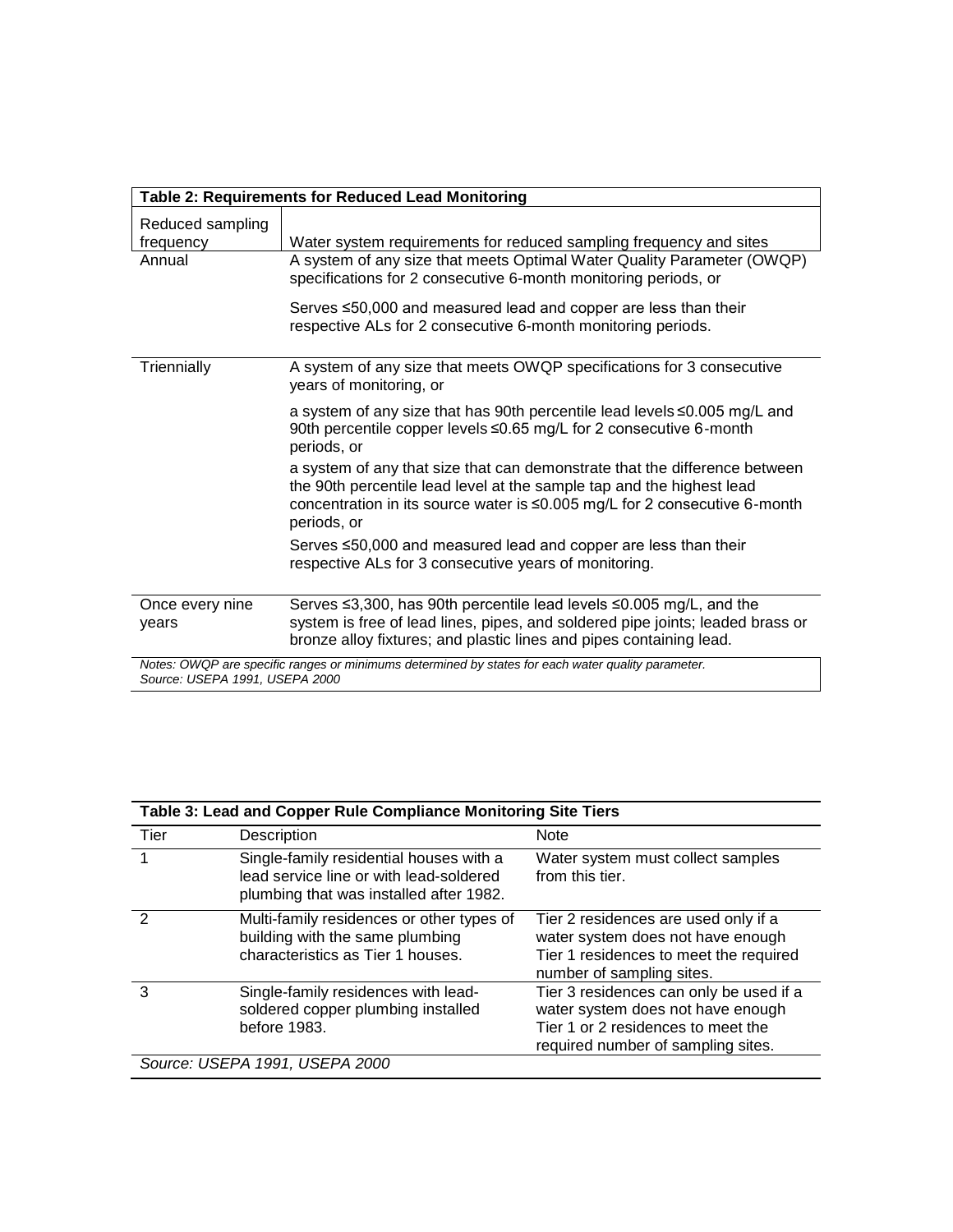<span id="page-3-0"></span>

| Table 4: Required Sampling Sites for Lead and Copper Rule Water Quality Parameters                            |          |                                                               |  |  |  |
|---------------------------------------------------------------------------------------------------------------|----------|---------------------------------------------------------------|--|--|--|
| Population served                                                                                             |          | Required number of sampling sites <sup><math>1,2</math></sup> |  |  |  |
|                                                                                                               | Standard | Reduced                                                       |  |  |  |
| >100,000                                                                                                      | 25       | 10                                                            |  |  |  |
| $50,001 - 100,000$                                                                                            | 10       |                                                               |  |  |  |
| $10,001 - 50,000$                                                                                             | 10       |                                                               |  |  |  |
| $3,301 - 10,000$                                                                                              | 3        |                                                               |  |  |  |
| $501 - 3.300$                                                                                                 |          |                                                               |  |  |  |
| $101 - 500$                                                                                                   |          |                                                               |  |  |  |
| < 100                                                                                                         |          |                                                               |  |  |  |
| $\textsuperscript{1}$ Sampling is required only for systems serving >50,000 people or systems serving <50,000 |          |                                                               |  |  |  |
| people that have lead and/or copper levels in excess of the AL.                                               |          |                                                               |  |  |  |
| <sup>2</sup> Number of sites for standard and reduced monitoring is in addition to every entry point to the   |          |                                                               |  |  |  |
| distribution system.                                                                                          |          |                                                               |  |  |  |
| Source: USEPA 1991, USEPA 2000                                                                                |          |                                                               |  |  |  |

*Treatment Techniques.* All systems serving >50,000 people are required to install optimal corrosion control treatment. The only exceptions are 1) those systems that have completed treatment steps prior to December 7, 1992 that are equivalent to those described in the 1991 LCR; and 2) those systems that can demonstrate that the difference between the 90th percentile lead level at the sample tap and the highest lead concentration in its source water <30.005 mg/L for two consecutive six -month periods. Water systems with service populations≤50,000 are required to implement corrosion control tre atment if lead or copper levels exceed the Action Level.

Systems exceeding the Action Level have 24 months to install a state-designated corrosion control treatment process. After installation, the water system must conduct two consecutive six-month periods of follow-up monitoring. The state will set the OWQPs for the following parameters after these monitoring periods are completed:

pH, Alkalinity. Calcium (if carbonate stabilization is used), Orthophosphate (if a phosphate-containing inhibitor is used), Silica (if a silica-containing inhibitor is used)

OWQPs represent the conditions which water systems must maintain in the distribution system in order to most effectively minimize lead levels at users' taps. Systems operating their treatment processes within their respective OWQPs are considered to be "optimized" with respect to distribution system corrosion control.

In addition, these systems must also sample the source water(s) and make a recommendation as to whether or not lead treatment is required. If the state requires, source water treatment, in addition to the corrosion control treatment, must be installed within 24 months of the Action Level exceedence. Systems with service population ≤50,000 can stop the source water treatment if both lead and copper levels are below their respective Action Levels for two consecutive six-month monitoring periods.

*Lead Service Line Replacement.* Lead service line replacement (LSLR) is required if the system has lead service line and continues to have lead levels in excess of the Action Level after a corrosion control and/or a source water treatment process has been installed. The USEPA-required schedule for lead service line replacement is 7% of lead service lines per year, although individual states can require an accelerated